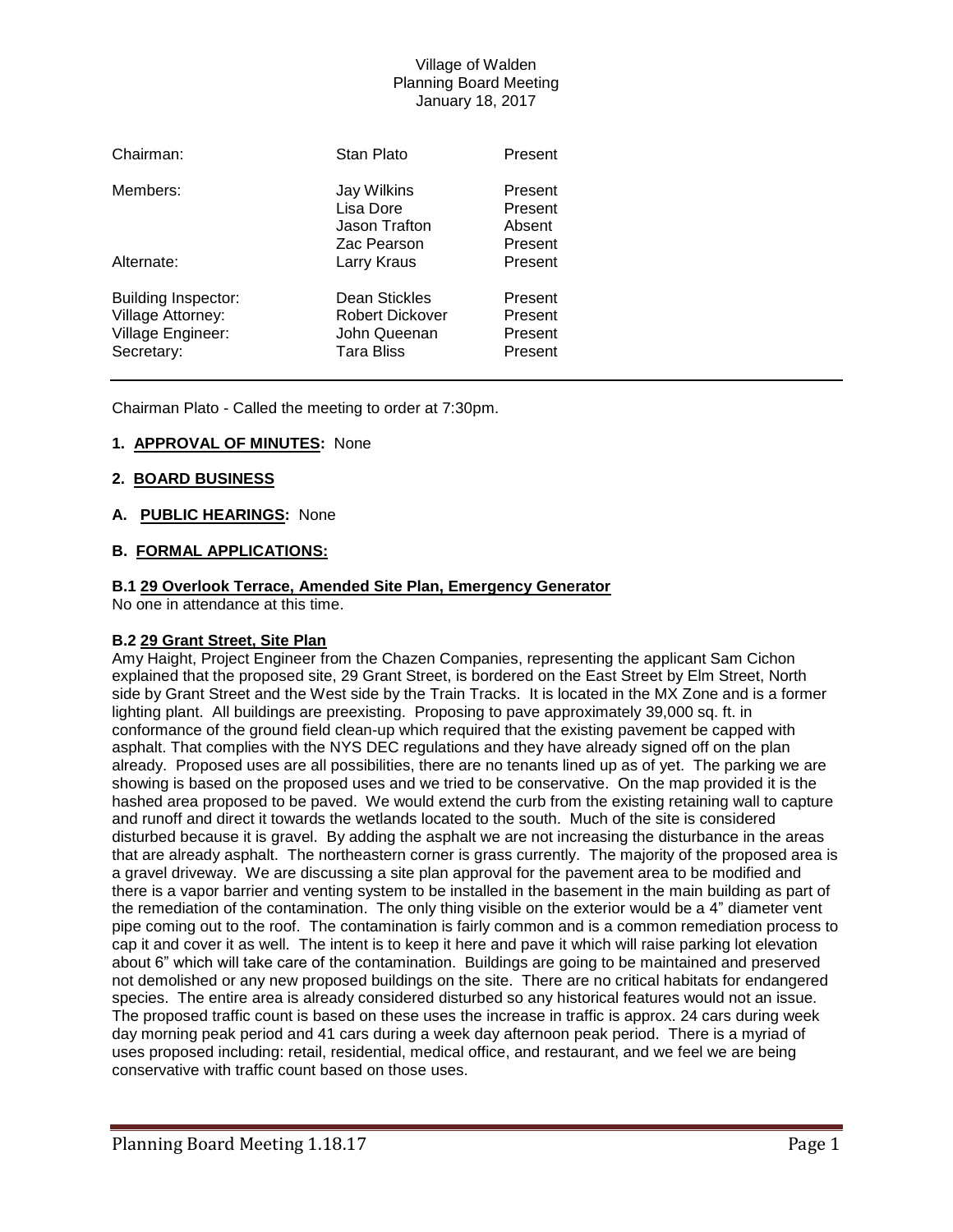Member Pearson asked what the plan is for storm water run-off. Understands the gravel and pavement is impervious but are you just paving it and dumping it in the wetlands?

Ms. Haight replied the wetland is considered a hot spot by the DEC so they can't infiltrate. Currently run off is going towards northeast corner and there is a catch basin where the majority will be caught. The rest will hit the retaining wall and curb and will hit the wetland which is an Army Corp wetland not regulated by the DEC. Since we aren't disturbing most of the site the majority of it is going there anyway, we are not adding anything, not disturbing it.

Member Pearson asked if planning to put down item 4 and then pave on top of that or cap what's there.

Ms. Haight replied they plan to cap what is there with binder and top course. They would roll it to compact it and bring it up to the level required by the remediation.

Building Inspector Stickles asked about the protection in the plan for the 2 existing homes there.

Ms. Haight replied that the existing retaining wall there will protect them and they will then extend the curb matching the retaining wall out. We may have to modify or repair the retaining wall but run off that hits that will be directed out to the wetland.

Engineer Queenan stated his office is still reviewing this. One concern about drainage so far is that at Grant and Sherman there are existing flooding issues as well as at the end of Elm Street going into AMPAC. Understands there is gravel there already and now going to pave it. It is general area flooding but does not see any improvements on site that will catch water that is coming out. Not sure if it ties into the remediation or not but that is pretty far run to get to that basin which is all curbed leading to the basin.

Ms. Haight stated we can only raise the site a certain amount as there are entrances on the buildings existing already and can't grade it. It is a minimum of 6".

Engineer Queenan stated that the corner will be a problem as it will have to hit the sidewalk to get to the catch basin that is on the curb side.

Ms. Haight thought it was cut through the curb.

Engineer Queenan asked who owned the retaining wall.

Sam Cichon, owner applicant, stated that he owned it. It is a 2 foot wall that goes down. He suggested that we put in a little curb around the edge and perhaps pulling the pavement straight back to the other side of that existing concrete block it would solve the problem of disturbing the retaining wall and stop the water from going in that direction.

Engineer Queenan stated that a lighting plan and minor construction details for paving are missing.

Ms. Haight replied they are putting that together now.

Engineer Queenan feels there would need to be a basin on their side to catch the run off which will be a tricky spot. Need to get copy of the remediation plan that was approved. He asked her to run through the uses of the buildings for their knowledge.

Ms. Haight stated the proposed uses would be: starting with Building 4 section 1 would be a manufacturing non nuisance industry which is what it was before; Building 4, Section 2 is proposed retail on 1<sup>st</sup> floor and 2<sup>nd</sup> floor would be an artist loft (studio apartment with artist area); Building 4, section 3 is proposed retail space on 1<sup>st</sup> floor, artist loft on 3<sup>rd</sup> floor, and 2<sup>nd</sup> floor would be a residential 1,000 sq. ft. apartment; 1-2 bedroom. Building 1 (furthest East building) would be 1<sup>st</sup> floor office space and 2<sup>nd</sup> floor a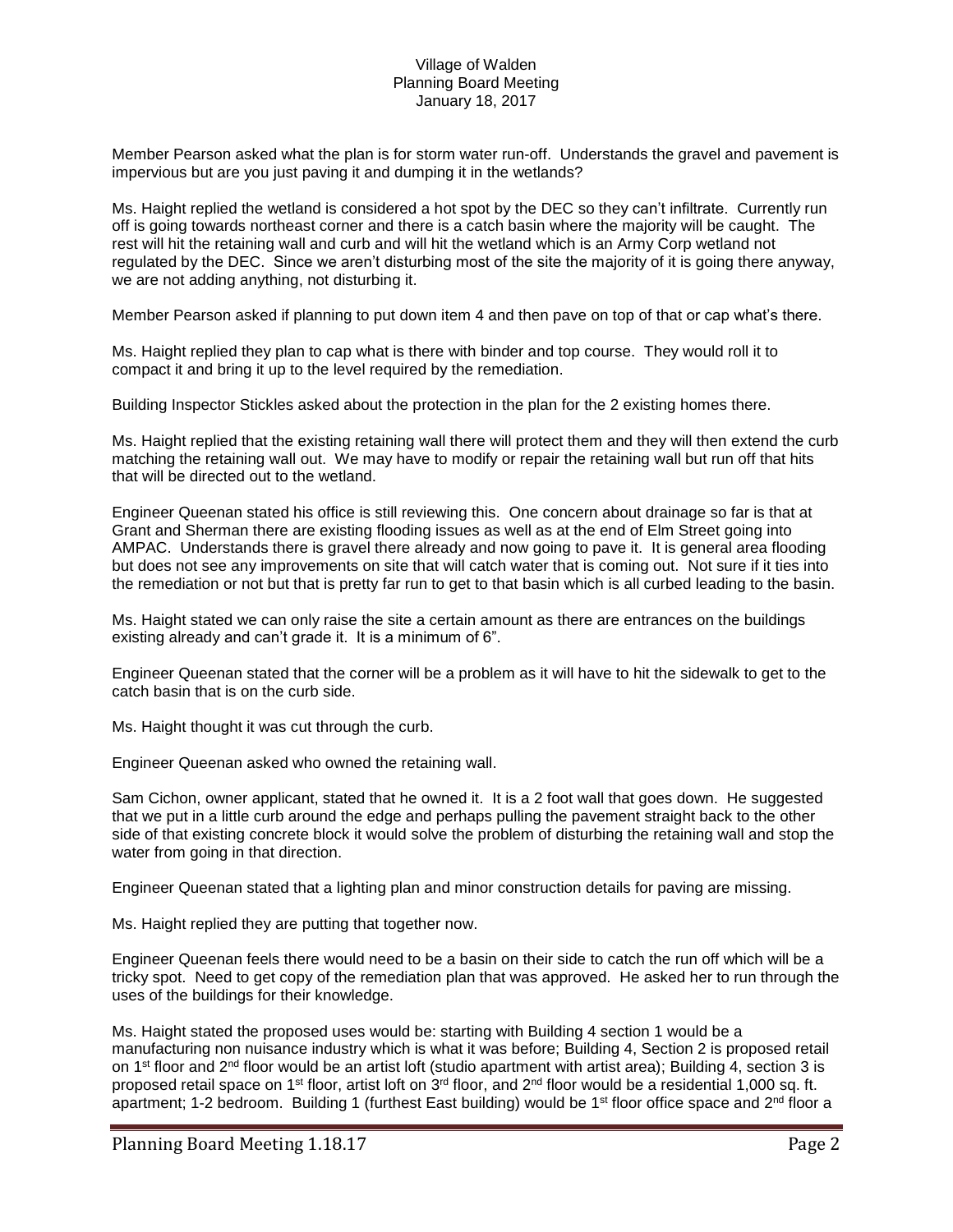residential apartment, 2 bedroom. Building 2 is office space. Building 3 is potentially a medical office, single practice.

Member Wilkins asked if the 2-3 story buildings in the front would they have an elevator.

Mr. Cichon replied no, just stairs.

Building Inspector Stickles asked about the Brownfield areas, is there a restriction of use.

Mr. Cichon replied it can't be used for living space but can be anything else; a bakery, market, anything, just not living.

The Board reviewed the short form EAF aloud.

Ms. Haight stated it is an architecturally sensitive area as the existing building is a NYS historic marking for the former Ericsson Rider Engine Company. Not proposing to do anything to the buildings due to this.

Attorney Dickover stated that this would make this a type 1 action so we will need a long EAF form.

Member Wilkins commented that the other concern he has is with the multiple usages it increases traffic a substantial amount.

Ms. Haight replied we feel we assumed worst case scenarios based on all the potential usages. There are 49 total proposed parking spaces shown on the map. Not paved just showing as an area if needed. There is a building with a height requirement is 35 feet and is all a legal pre-existing non-conforming but it is a possibility. The property doesn't comply now and we are not proposing any changes to the exterior of building.

Attorney Dickover stated he will look into it.

Engineer Queenan asked if they would need a general permit from storm water.

Ms. Haight thought we might potentially need it but we don't think we need it as they confirmed that the already gravel area is not being disturbed.

Attorney Dickover stated that the non-nuisance areas are special exception usages so you have to go through the special use criteria when we come to that time. Since it has not been used for so long they would have to go through that again. Code also speaks of the traditional mixed use neighborhoods and railroad use guidelines and the mixed use district design guidelines on file in the Village Clerk's office. Need to check with Dean and the Clerk on those items in his memo (copy given). For SEQRA purposes could declare as lead agency but need to hold off on typing as it may be a Type 1 action. If so they need a long form. Public Hearings are optional and will need to decide if the Board wants to hold one.

Engineer Queenan asked if the project is 500 feet of Route 208/Orange Avenue.

Ms. Haight replied she was not sure but will double check on that.

Building Inspector Stickles stated this project hasn't been sent to the County yet for review.

Ms. Haight stated they were looking to have the public hearing waived as they are not making any exterior changes.

Attorney Dickover replied they would not make that determination just yet.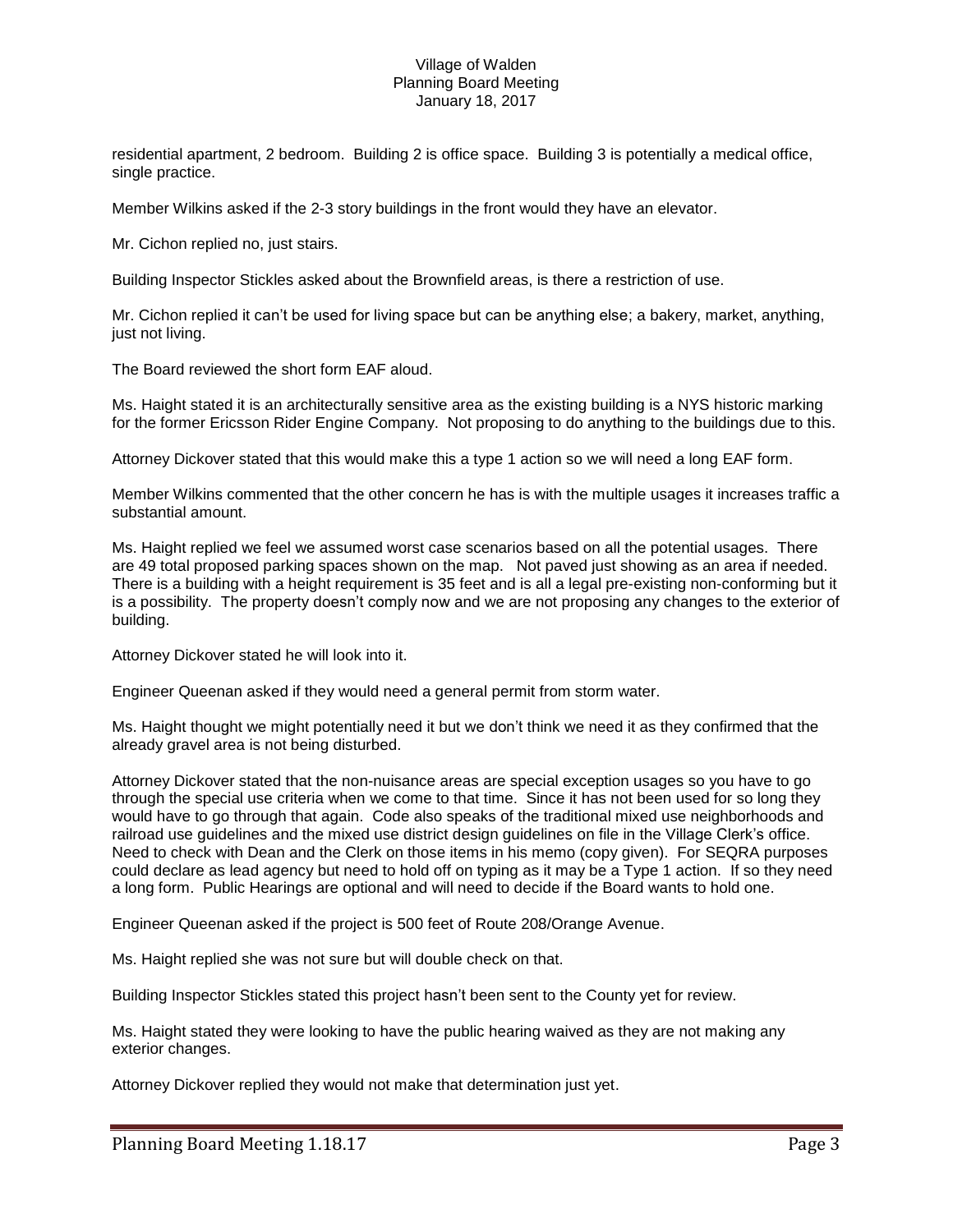# **B.3 Overlook at Kidd Farm, Developers Agreement**

Attorney Dickover sent everyone the draft Developers Agreement to be reviewed and is looking for comments before sending to the applicant. Village Attorney has reviewed it and has given his feedback. A few questions came up one is about the streets and if they had to be bonded in this project and he drafted this as if they did as they will be privately owned but the water/sewer mains running within them would belong to the Village so as part of the condition of the approval of the applicant to dedicate an easement within 50ft right way so we can maintain the lines. At the same time he called for bonding that street and he still stays with that recommendation as Village code allows for street/highway improvements and state code calls for bonding if they are improvements required by the Planning Board and finally they are also required for public safety also covered in state code. Should not be a surprise to the applicant. It does call for completion within 36 months and you will see that in red because he doesn't actually know the answer and would like to request the Boards input on that and determine if it is enough or is it too much. We can always request additional time but we should have a time frame in there to complete the project and improvements.

Chairman Plato read it to be for the entire project and he thought 36 months was too long, 3 years is more than fair but let's put in 2 years.

Attorney Dickover stated that in Schedule B is where we will spell out the improvements required to be bonded and the 36 months is tied to those improvements. He feels it's a good starting point to discuss with the applicant who can always request an extension.

Member Pearson feels 36 months is plenty of time and feels it could be done in less time.

Chairman Plato asked if the Village accepts performance bonds or only security bonds.

Attorney Dickover stated that is where the code is contradictory in one place it says performance bond to be secured by cash, letter of credit, or certificate of deposit. One place says Surety bond and shall be collateralized with cash, CD, or letter of credit. Zoning code says it can be done either way. With Dunkin Donuts they got both with their project which is not unusual but do have contradiction in the code. The argument is if he has to put up all that cash why do they need the surety bond. Our code supersedes state improvements.

Chairman Plato stated that whatever it is or turns out to be has to be approved by the Village Board.

Member Wilkins asked what the advantage to keeping the streets private vs public is.

Building Inspector Stickles stated that they aren't planning to build it to the 50ft wide that our code provides, only 24ft wide.

Engineer Queenan agreed and added the road will be built to specs just not wide enough.

Chairman Plato stated his only concern is that if it gets built in phases and then they never build the road, what happens then. Can we put a time limit in there for that?

Attorney Dickover replied that is what we would have the bond for that and a provision that says all public improvements in section 1 must be completed before building permits for the next section would be given. It is outlined in Schedule C in the Developer's Agreement.

Chairman Plato stated that his concern is that the through road gets completed.

Attorney Dickover replied they will have to bond that top course that's the only way you can make sure it gets done. The bond will be self-renewing and they will keep paying for it.